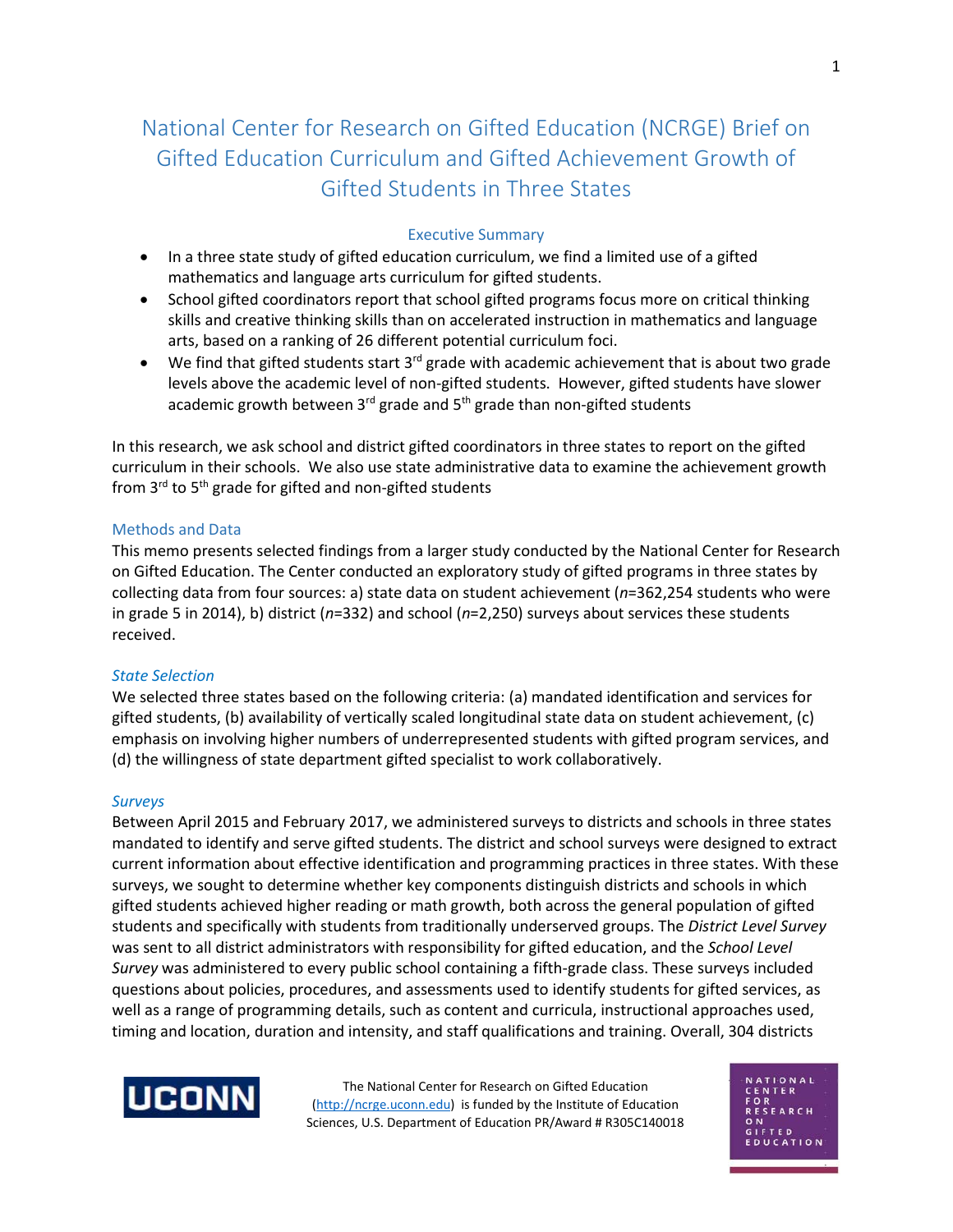across the three states completed the district survey and 2,293 schools across the three states completed school surveys. Response rates for the district survey ranged from 82.8% to 88.7%. Response rates for the school survey ranged from 48.6% to 73.5%.

#### *Achievement data*

The National Center for Research on Gifted Education also gathered longitudinal student-level academic achievement data for all of the 2011-12 3<sup>rd</sup>-grade cohort from three states. We gathered longitudinal data from these students from  $3^{rd}$ , 4<sup>th</sup>, and 5<sup>th</sup> grades on identification as gifted, FRPL status, EL status, race/ethnicity, math achievement and reading achievement for three academic years from 2011/12, 12/13, and 13/14.

#### Findings

Overall, gifted identification and selection practices across the three states focus on cognitive ability and/or academics (such as reading, math). However, gifted program practices do not seem to align with this focus. Schools overwhelmingly report using pull-out programs for gifted students, and schools and districts generally do not use a curriculum to guide gifted program activities. Even for those schools that offer a separate curriculum for gifted students, the focus of that curriculum tends to be on process skills, such as thinking skills, creativity, and metacognitive skills. Fewer schools report focusing on advanced academics such as above grade level math or reading/ELA content. Most schools report that students identified as gifted in reading/ELA or math tend to spend 5 hours or more in general education reading/ELA or math classrooms. Further, the content of the gifted programs and classes appears to depend on the teachers of the gifted: most schools and districts report that teachers have "a lot" or "complete" autonomy in selecting content for gifted students. It appears that students in the gifted programs in the three states we studied tend to spend relatively little time in gifted programs, have limited exposure to above grade level academic curriculum in reading/ELA and math, and are likely to participate in part-time pull-out programs.

#### *Is there a gifted curriculum in mathematics or language arts?*

We asked respondents whether there is a gifted curriculum in mathematics or language arts that is separate from regular mathematics or language arts curriculum. Among the nearly 2000 schools that responded in the 3 states, only 24% said that there was a separate mathematics curriculum and only 29% said that there was a s separate language arts curriculum (see Figure 1).



*Figure 1.* Is the gifted curriculum separate from the regular curricula offered?



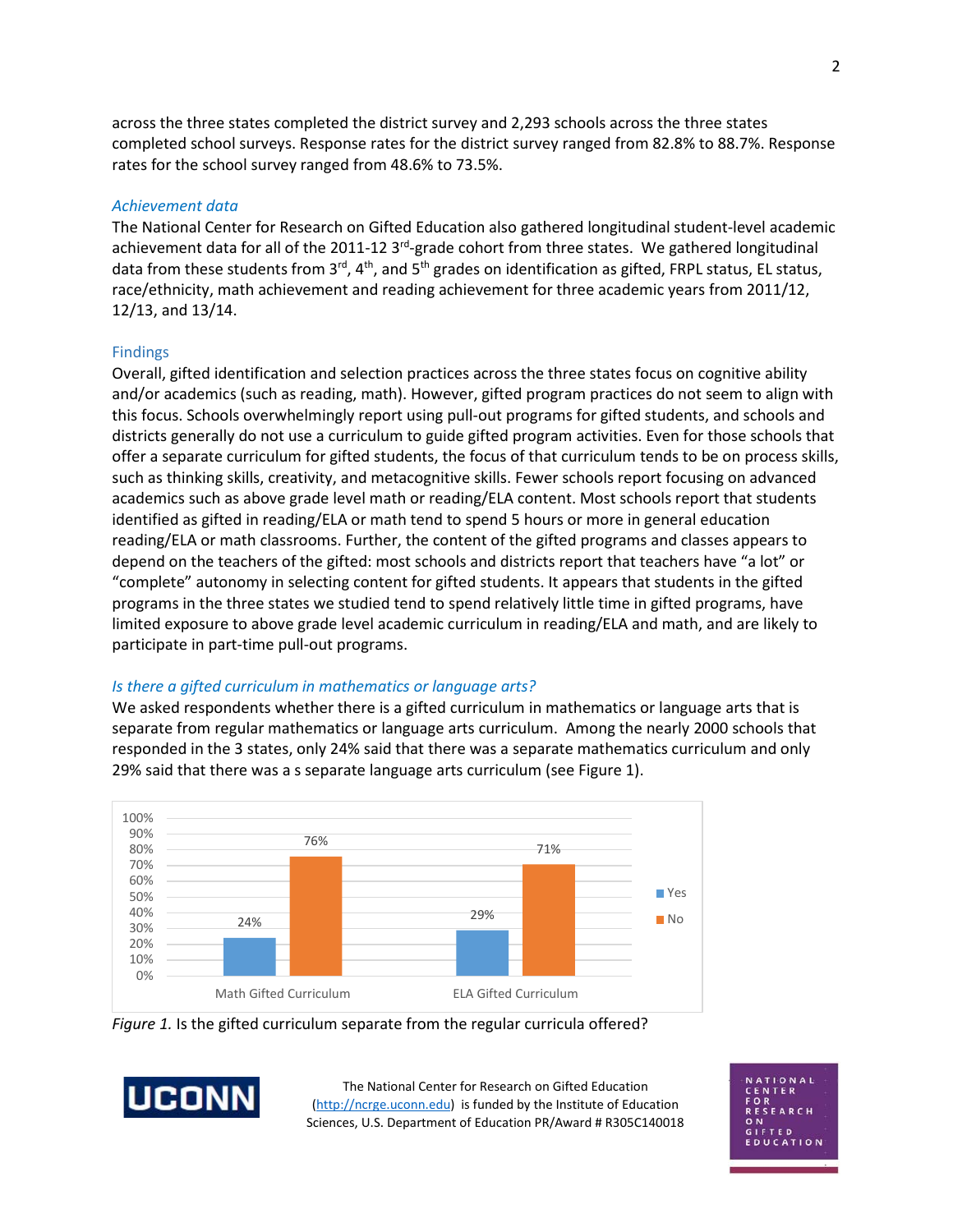## *The focus of gifted curricula*

In our school level survey, we asked respondents about the focus of gifted programming in their school (see figure 2). We asked respondents to "indicate the degree to which the gifted programming at your school focuses on the following goals and/or activities. (0=*Not a focus*, 100=*Complete focus*)."



*Figure 2*. Focus of gifted program curriculum.

Across all three states, critical thinking and creativity skills stood out as a common focus, followed by extension activities. There was much less of a focus on math and reading/ELA acceleration. We also examined these responses based on a person mean centering of all 26 questions to overcome the observed non-normality in the set of items for the school survey (not shown). This additional analyses found an order that was almost identical to the uncentered means shown figure 2 and table 2.

## Table 2 *Focus of Gifted Program Curriculum*

|                                           | Mean  | .SD    |
|-------------------------------------------|-------|--------|
| 5. Critical Thinking Skills               | 77.17 | 27.146 |
| 4. Creativity/Creative Thinking           | 69.46 | 29.818 |
| 9. ELA: Grade Level Extension Activities  | 65.91 | 30.509 |
| 8. Math: Grade Level Extension Activities | 62.99 | 31.444 |



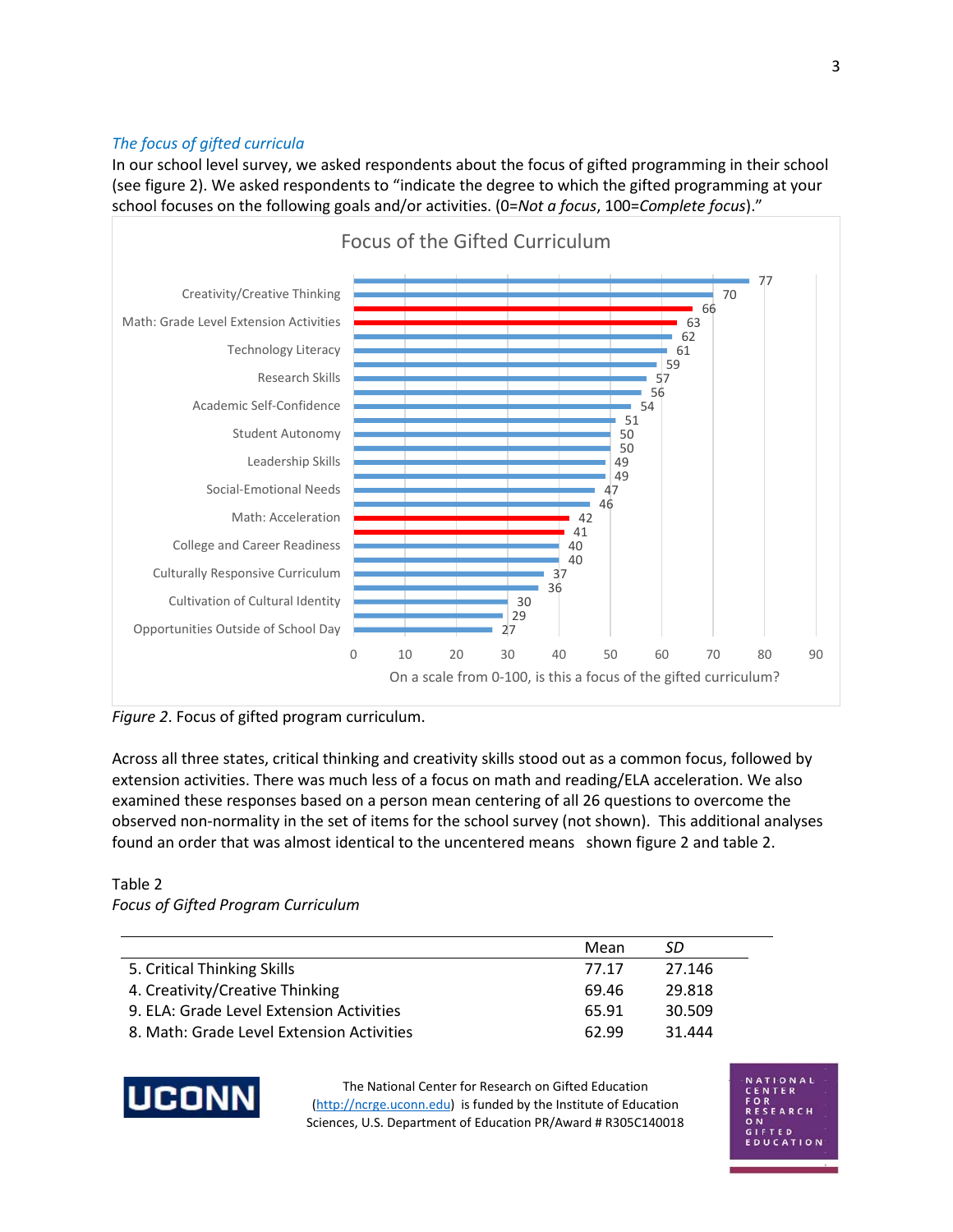|                                            | Mean  | SD     |
|--------------------------------------------|-------|--------|
| 3. Communication Skills                    | 62.27 | 30.583 |
| 7. Technology Literacy                     | 61.09 | 31.194 |
| 6. Metacognitive Skills                    | 59.03 | 31.723 |
| 2. Research Skills                         | 57.27 | 31.246 |
| 24. Academic Motivation                    | 56.31 | 34.736 |
| 23. Academic Self-Confidence               | 53.90 | 35.092 |
| 25. Student Autonomy                       | 51.00 | 35.031 |
| 1. Writing Skills                          | 50.90 | 32.226 |
| 10. Enrichment in non-core content areas   | 50.55 | 34.081 |
| 14. Self-directed projects                 | 49.57 | 32.901 |
| 18. Leadership Skills                      | 48.63 | 33.893 |
| 22. Social-Emotional Needs                 | 47.37 | 34.783 |
| 13. Interdisciplinary study of big ideas   | 45.66 | 34.675 |
| 12. Math: Acceleration                     | 42.05 | 36.725 |
| 11. ELA: Acceleration                      | 41.12 | 36.868 |
| 26. Opportunities for Underserved Students | 40.18 | 34.810 |
| 17. College and Career Readiness           | 39.89 | 36.819 |
| 20. Culturally Responsive Curriculum       | 37.12 | 33.580 |
| 15. Academic Contests                      | 36.49 | 32.961 |
| 21. Cultivation of Cultural Identity       | 29.53 | 32.550 |
| 19. Service Learning                       | 28.61 | 31.380 |
| 16. Opportunities Outside of School Day    | 26.95 | 30.582 |

(Notes: *SD* = Standard Deviation)

## *Achievement growth of gifted and non-gifted students*

With respect to academic growth, we find that among the three states studied gifted students start about two grade levels higher than non-gifted students at 3rd grade but their academic achievement grows more slowly than non-gifted students from 3rd to 5th grade (see figure 3). We also find that students who are identified as gifted have higher academic achievement growth than high achieving non-gifted students (i.e., non-gifted students whose 3rd grade achievement scores are above the gifted 3rd grade median in a given subject area).